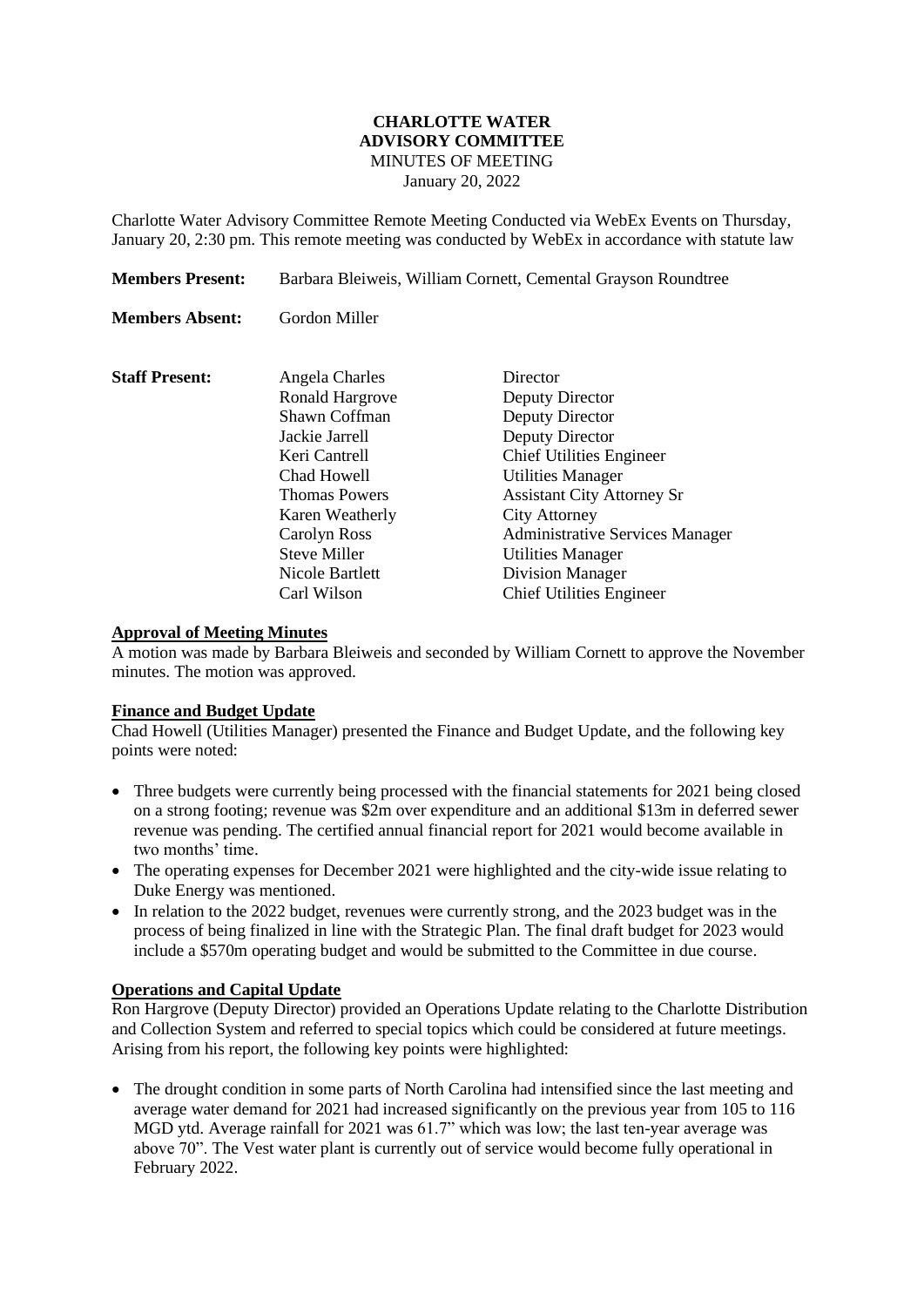- In terms of the distribution system, the leak response (due to staff illness and vacancies) had slowed since the last meeting.
- The wastewater update highlighted that the 2021 average flows had hit 83.9 MGD and one toxicity incident had reduced the permit compliance rate to 99.9%; the eventual outcome of the incident would be reported to the Committee.
- In relation to water collection systems, debris and grease were the main factors generating SSO problems. It was also highlighted that, to date, reducing SSOs concerning 'Compliant with Collection Systems Permit' had achieved 74 or 1.6/100 mi. Only one civil penalty (and associated state enforcement action) had occurred recently involving an external contractor. At least 10% of water collection systems must be cleaned and a concerted effort was taking place to meet and surpass the regulatory requirement.

Carl Wilson (Chief Utilities Manager) provided a Capital Update and focused on the following projects:

- The Irwin Creek Tributaries Sewer to Yeoman and Dewitt project had been substantially completed in December 2021 at a total cost of \$32.5m which was \$5m below the original project price. The challenging project had been built on 38 different parcels and involved a huge pit, jackand-bore operation, 6 tunnels and nearly 100 manholes.
- The McDowell WWTP Aeration Basin Rehabilitation project was replacing 20 year-old diffuser discs to help maintain flow through other basins. The project cost was \$384k and had helped to recoup savings of c\$200k overall.
- The Industrial Coatings Program had commenced in 2018 and served both water and wastewater. Sixteen projects had been completed to date with four currently in progress at a total cost of \$700k in 2021.
- The Committee welcomed the presentations and updates which should continue to help inform members on progress of major projects. Committee members were also keen to schedule on-site visits when Covid restrictions were eased.

## **Update on Delinquent Turn-Off Charlotte Water Accounts**

Steve Miller (Utilities Manager) provided an update on customer billing (in relation to delinquency) and the following key points were noted:

- The delinquency process resumed on October 4, 2021 and was focusing on accounts with the highest balances.
- As of 15 January 2022, 8,044 residential, 167 commercial and 75 multi-family accounts were eligible for delinquent turn-off. The general locations of delinquent accounts were outlined in heat maps and it was noted that delinquent numbers had significantly declined over the past few months. The current average debtor balance had also significantly decreased from \$644 in October to \$320.
- There are 17 billing cycles each month which means turn-offs occur regularly between 8am to 12noon Monday to Thursday with no turn-offs occurring on Fridays and near holidays.
- The operational goals were to complete delinquent turn-ons within 24 hours of payment and it was expected that the volume of delinquent accounts would return to pre-Covid levels by May 1, 2022.
- There were a variety of community agencies supporting customers to have their water services restored. The Low-Income Household Water Assistance Program (LIHWAP) was working well and closely with Mecklenburg County DSS to match and currently protect 1,892 accounts from being turned-off.
- The LIHWAP was supported by a national fund of \$38m from December 1, 2021 operated by NCDHHS who had earmarked \$16m to prioritize eligible customers. To date, 16% of eligible LIHWAP funds had been utilized by the county (which was performing as the lead county in the state and, possibly, the country) to prioritize cut-offs and support customers in danger of being disconnected.
- Chad Howell also highlighted that the state had recently announced that additional funds to counties should become available to support delinquent accounts.